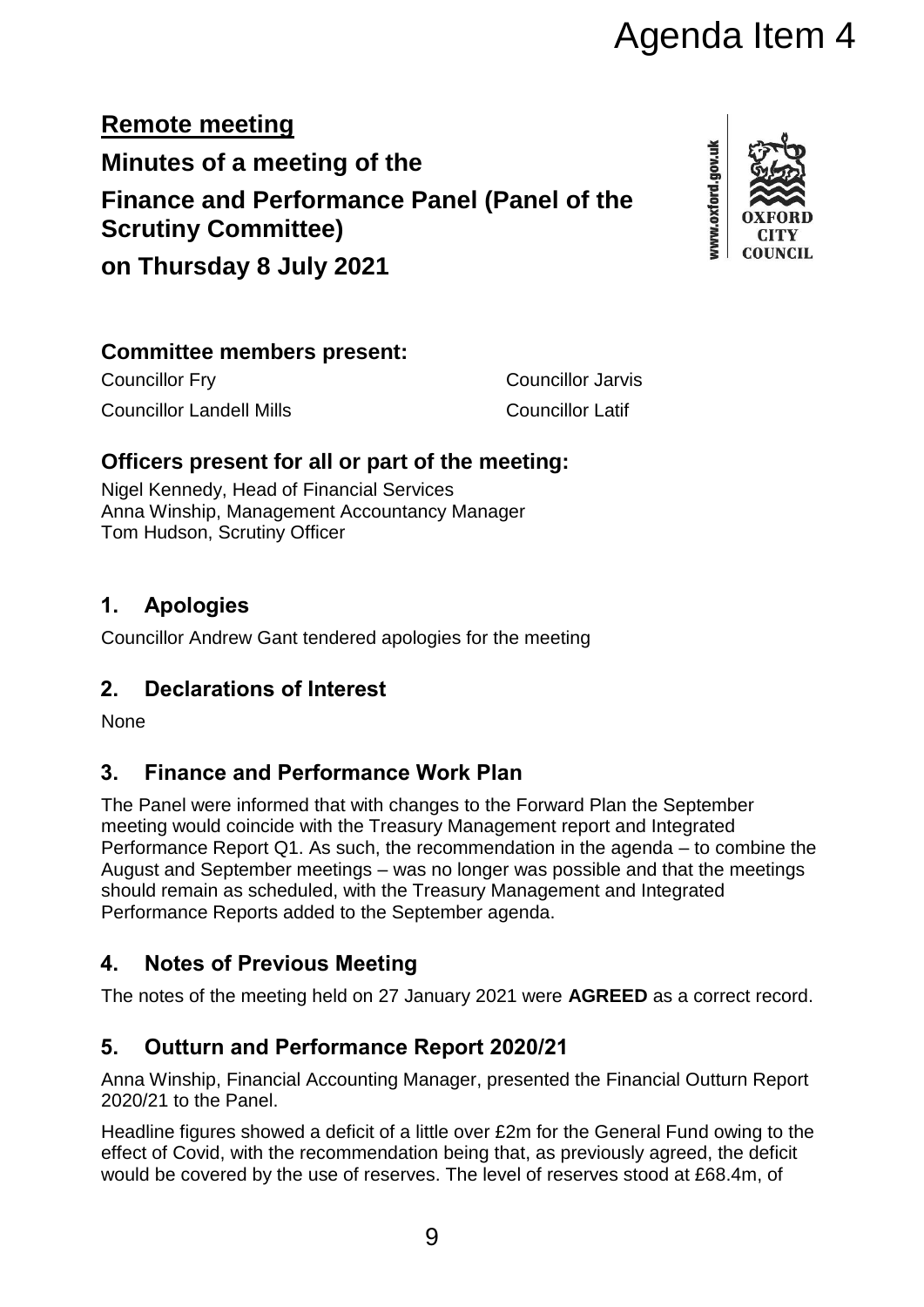which 17% was reserved for Covid-related costs. It was hoped, however, that reserves in later years would be replenished. The HRA showed a favourable variance of £8.4m, with £1.9m to be carried forward and £6.5m being transferred to the HRA reserves for future capital spending. Capital Spending stood at £68.8m, a favourable variance against the latest budget forecast of almost £10m.

Within the General Fund most service areas reliant on income were showing adverse variance owing to having not achieved the expected income targets. Big drops in income were noted particularly with regards to Building Control, Community Services (particularly the Town Hall), car parking and corporate property. Bad debt provision was being made for the income not received in the last year from the Council's corporate tenants. Further, no interim dividend was declared by ODS. In addition, the local cost of benefits showed an adverse variance of £0.85m, arising from loss of subsidy due to local authority error of around £350k (0.5% of total spend and a figure lower than many recent years) and a reduction in overpayment income raised compared to last year, due to increases in benefit entitlement and reduced ability to collect arrears, all in relation to COVID 19. Favourable figures relating to interest payable arose because of not having to borrow as much as anticipated. Another favourable variance, on funding arose because higher losses from car parking meant an increase in government support for lost sales, fees and charges. Although presenting as a favourable variance, overall the recompense of the government did not cover losses which precipitated the government support.

#### Councillor Amar Latif joined the meeting at this point

In response the Panel raised a number of questions, including the degree to which income losses could certainly be apportioned to Covid and not be masking alternative issues. Officer views were of the view that losses in income were directly attributable, the rapid rise non-payment of rent in commercial properties, the closure of the Town Hall and loss of income, and the precipitous drop in car parking coinciding precisely with Covid. Future expectations of commercial property arrears were discussed, with the existing bad debt provision being expected to be fully used. When setting the budget, a long-term impairment of income of £2m was forecast. Other income streams were anticipated to bounce back more fully and swiftly.

When set against other authorities Oxford's position, though not easy, was better than many. In the last week a further Council, Slough Borough Council, had had to issue a s.114 notice, declaring its inability to deliver a balanced budget. The Audit Committee had also raised similar questions, and the Council's auditors had shared a similar view. That said, the Council's strategy of trading to underpin service levels necessarily involved greater inherent risk than similar-sized councils choosing to make cuts to services instead.

The Council's contractual relationship with Fusion was questioned, with the future of the management fee paid by Fusion being mutually agreed not to be paid in for the remainder of the contract expiring in 2024.

The quantum of government support for sales, fees and charges was raised. It was confirmed that approximately £7m had been received. Contrary to previous expectation the Council was not anticipating any audit in regards to that figure, providing greater certainty that the figure would not alter. The Panel was informed that losses incurred after the first quarter of the current year would cease to be reimbursed by government.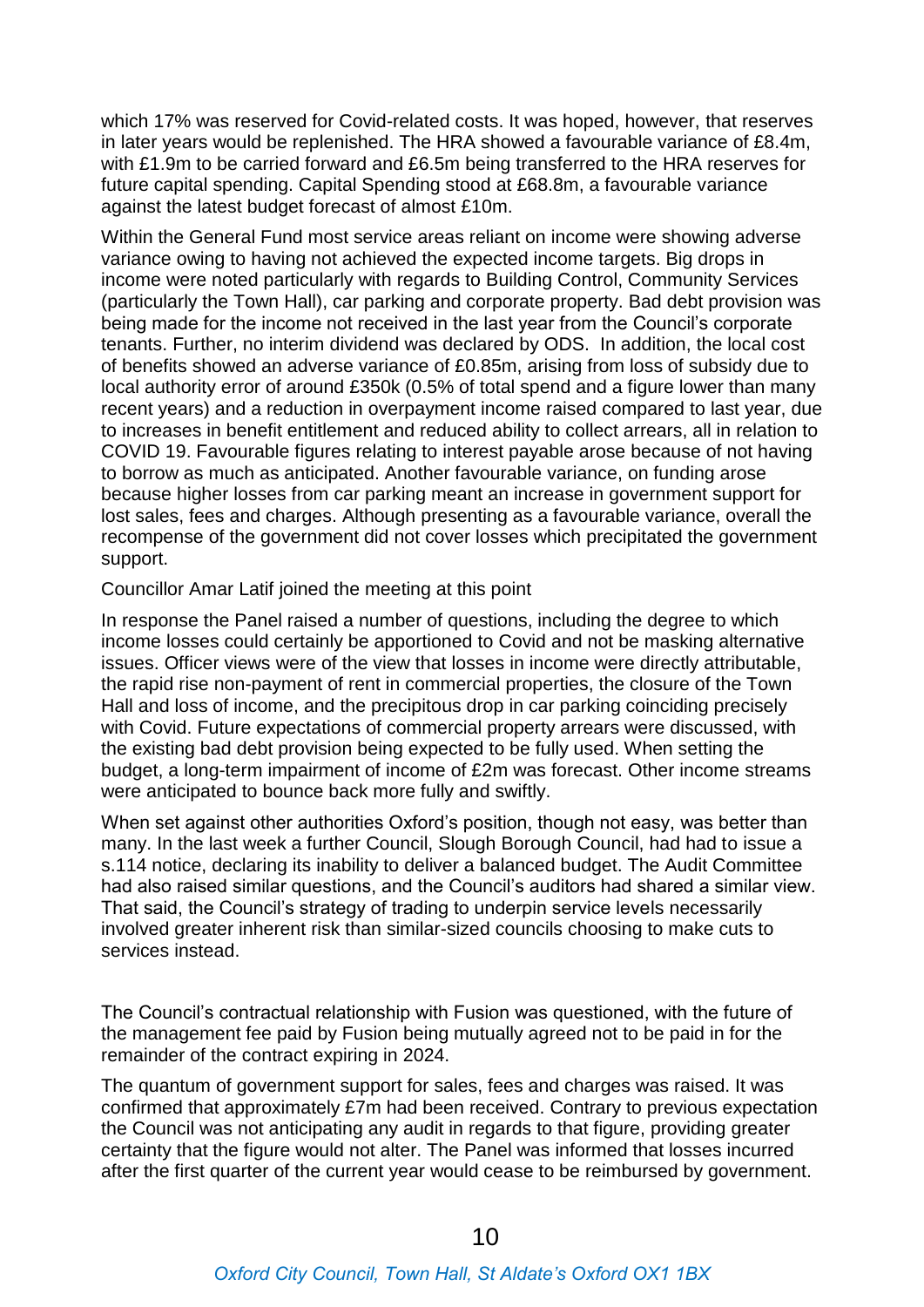Anna Winship, Management Accountancy Manager introduced the Capital Spending element of the report to the Panel at this point. Budgeted spend was £143m, with actual spend being almost £69m and a slippage of £74m. The majority of the slippage, and in particular where building was concerned, was related to Covid with access to buildings and supply chain issues proving very disruptive. On the HRA capital scheme, a lot of the rolling repairs made to Council homes stopped being delivered by ODS to protect both staff and tenants from infection risks. The programme was being scheduled to be caught up over the coming 24 months.

An update was requested by the Panel concerning the implementation of the Aareon QL system. The system did go live on 18<sup>th</sup> of May following a significant delay, but there had problems since the go-live date, including difficulties paying suppliers and the Councils wholly owned company ODS for work done, as well as the provision of financial information to both ODS and the Council.. A team of officers from ICT, Housing, Finance, and from ODS and the IT supplier Aareon were working together on a project team to address those problems. The Council was seeking to mitigate these problems by making direct bank payments manually, but it was resource-intensive for all areas involved and unsustainable. Latest forecasts was the 'business as usual would be achieved from September. The Panel requested an update on progress at its next meeting.

Discussion was held over the challenges of maintaining income from Council tenants whilst at the same time protecting those in arrears from homelessness at a time of vulnerability. Due to changes in processes to provide earlier intervention the Council had actually improved its collection rate despite Covid, all whilst not evicting tenants or taking other enforcement action. The Panel expressed a wish that lessons from this be learnt for the future and expressed praise for the work of the team responsible.

#### **6. Scrutiny-selected Performance Monitoring**

The report was introduced by Tom Hudson, Scrutiny Officer. In setting up the Finance and Performance Panel the Scrutiny Committee had included within the Panel's remit responsibility for performance monitoring. Historically, the Panel had considered Cabinet papers of the Integrated Performance Report, but had also identified a suite of its own indicators to consider on a regular basis. The Panel was asked to make a change to previous performance monitoring, which had been undertaken by one officer trying to respond in-depth questions on areas beyond their own service. It was **AGREED** by the Panel that performance monitoring would be a standing item on the agenda, but that it would not be presented by an officer. Instead, the Panel would at that point agree questions to relevant officers for written responses, or invite the relevant officers to talk at the following meeting.

Concerning which measures to track, the Panel **AGREED** that the most time efficient way to agree measures would be for Panel members to send their list of up to 25 measures to the Scrutiny Officer by e mail, and for a composite list to be created from the responses.

A modification was requested to the performance monitoring report template, with previous years' performance included (where available). Further, it was **AGREED** by the Panel that it was important that they understood the basis by which the targets were set, and that this process be explained to them by a relevant officer at the next meeting.